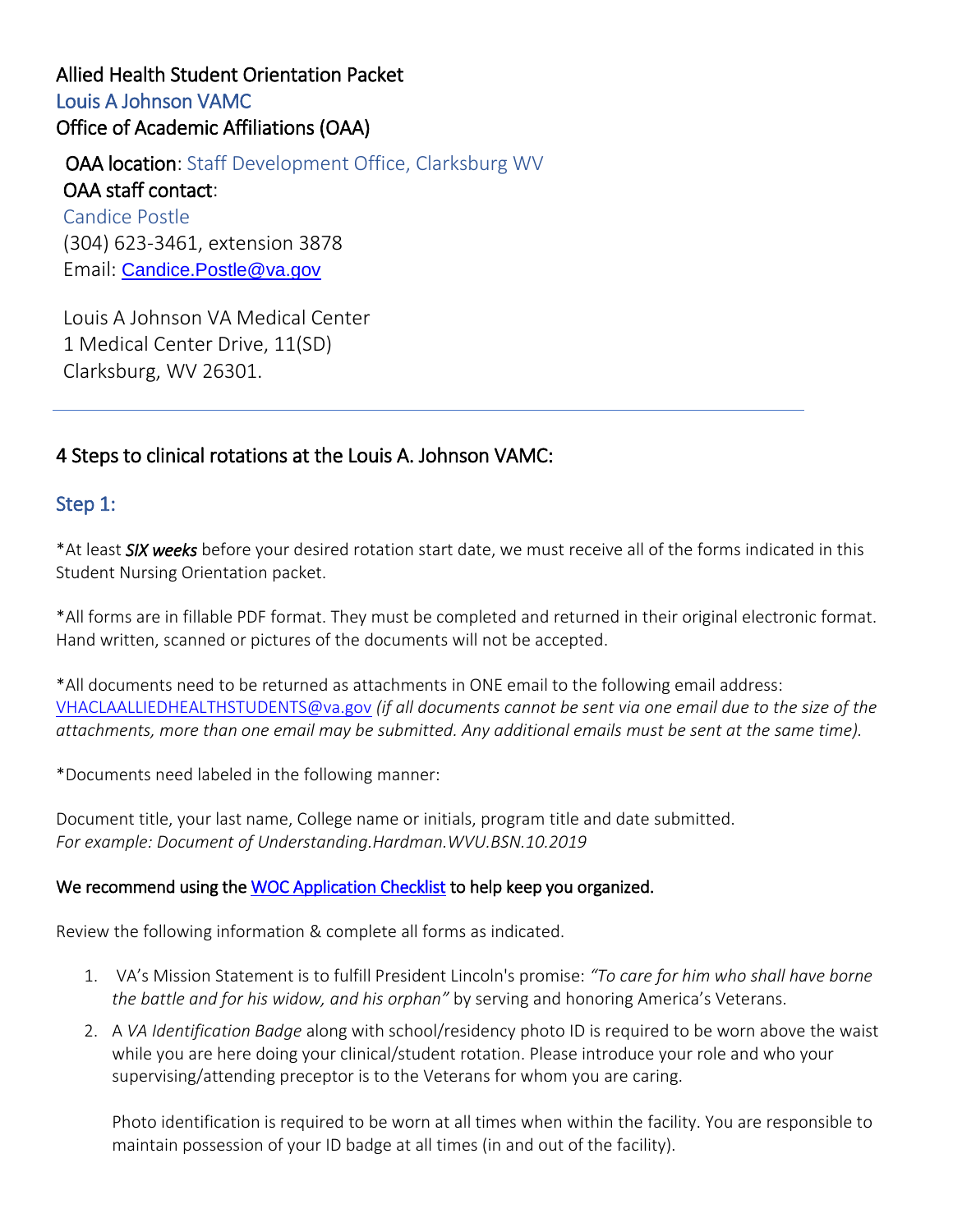3. In the *event of an emergency*, call 911 (this is an *internal* emergency number) and: identify yourself, your location, and what the emergency is, such as a medical emergency, fire, police, or violent patient or visitor.

#### Emergency Codes Designations:

- $\circ$  Code Red = Fire
- o Code Blue= Medical Emergency, unresponsive / pulseless
- $\circ$  Rapid Response = Medical Emergency, sudden change in status
- $\circ$  Code Assist = Medical Emergency, non-life threatening
- o Code Violet= Disruptive Patient
- $\circ$  Code Adam = Missing Child
- $\circ$  Code White = Missing Patient
- o Code Yellow = Disaster
- 4. *Fire emergencies:* RACE = Rescue Alarm Contain Extinguish (or Evacuate). Make sure you review with your preceptor where the fire alarms, extinguishers, and fire exits are in the clinical or administrative area to which you are assigned. Follow the instructions of your VA supervisor.
- 5. Veterans are twice as likely to die from suicide as Non-Veterans. The National VA Suicide Hotline is 800- 273-8255. You have a duty to help prevent suicidal behaviors. Make sure that the environmental risk factors are reduced by eliminating structures that could support a hanging object, reduce strangulation devices and access to sharp objects.
- 6. Our *Employee Health Program* is available to you if you are injured here at LAJVAMC. If you are hurt, tell your preceptor and go to Employee Health, which is in first floor, main hallway. For follow-up care you will need to consult your own Primary Care provider. Seasonal flu shots are available.
- 7. *Parking:* Students and Residents are encouraged to park at the Clarksburg Municipal Pool and/or Playground Lots. Students are permitted to park in the upper leased parking lots after hours and weekends. We request that students do NOT park in hospital visitor parking due to lack of space. *VA police will issue tickets to students found utilizing any of these parking spots.*
- 8. Read th[e Law Enforcement and Safety Brief](https://www.clarksburg.va.gov/docs/law.pdf), sign and initial where indicated. Leave the Supervisor's Initials line blank. *Return your completed form to the email group along with your other documents.*
- 9. Hand hygiene is the single most important measure to reduce the risks of transmitting germs from one person to another or from one site to another. Make sure that you wash your hands at least 15 seconds, including the areas between the fingers, above the knuckles and wrists, and under fingernails. Alcohol gels are also available but should not replace hand washing if your hands are soiled, if you are leaving an isolation room, or if you are dealing with Clostridium difficile. Our local policy requires handwashing upon entering and exiting each patient room/area. Please review the [Infection control information](https://www.clarksburg.va.gov/docs/Infection_Control_Document.pdf) provided by our IC Nurse. Sign & return the [signature page t](https://www.clarksburg.va.gov/docs/Infection_Control_Signature_page.pdf)o the email group along with your other documents.
- 10. The VHA Mandatory Training for Trainees course will need to be completed online before your rotation [\(See instructions\)](https://www.clarksburg.va.gov/docs/tms_postle1.pdf). *A copy of the completion certificate must be submitted along with your other required documents.*
- 11. Access to our computerized charting system is only given to students who will be completing 120 clinical hours at this facility. If you are given computer access codes, it is your responsibility to keep them secure. Protect your computer codes by not sharing them with anyone. Log off whenever you walk away from the computer, even for a moment. Inactivity on the computer for more than ninety days will lock out your account. At the beginning of your rotation, your preceptor will instruct you on how to access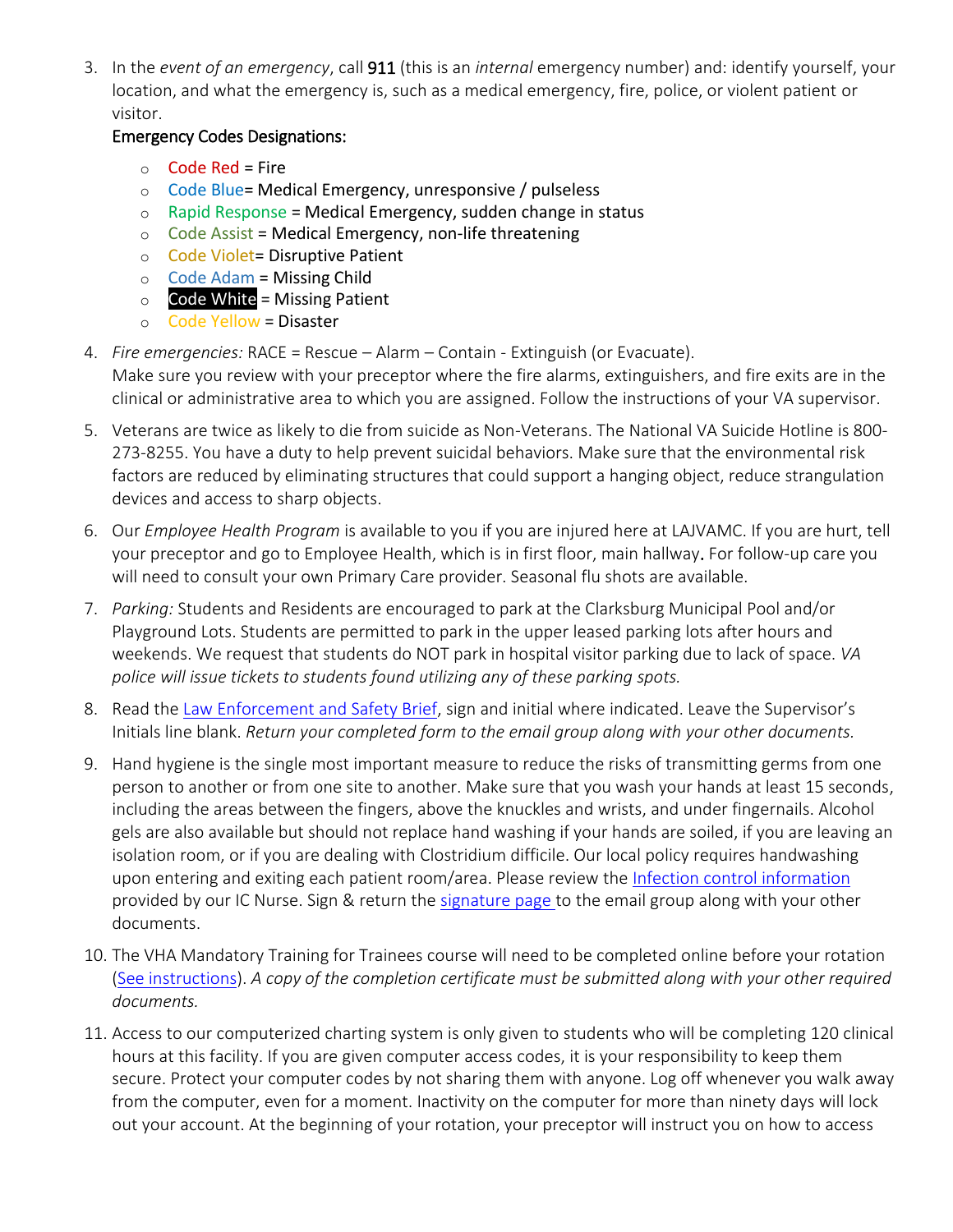CPRS (our electronic medical record system) and will complete a brief overview of how to use the system.

- 12. Copy and pasting documents or cloned documentations in the health record is forbidden.
- 13. Student documentation must be co-signed by a licensed provider prior to the end of your clinical day. Make sure your documentation is timely and accurate.
- 14. It is important that you always protect patient sensitive confidential information. Do not print out patient information and leave it at the printer for others to read. Do not take photographs of health records or other VA private information.
- 15. Veteran Personal Identifiable Information and Patient Health information may not be stored or shared using Google Docs or any other similar file sharing site. As a trainee at the VA you must not store Veteran information on any non-VA site from any device, including: from your home; your affiliate institution; your mobile tablet; or cell-phone.
- 16. You may not use thumb drives or any other personally owned USB device on VA computers.
- 17. Complete & submit the following forms:

*(DO NOT SIGN Form SF-61 until you are in the presence of a VA Official & instructed to complete)*

- o [Student Placement Form](https://www.clarksburg.va.gov/docs/Student_Placement_Form.pdf)
- o [Document of Understanding Form](https://www.clarksburg.va.gov/docs/Document_of_Understanding.pdf)
- o [Random Drug Testing Acknowledgement](https://www.clarksburg.va.gov/docs/Random_Drug_Testing.pdf)
- o [Application for Health Professions Trainees \(STUDENTS\)](https://www.va.gov/vaforms/medical/pdf/vha-10-2850d-fill.pdf)
- o [Declaration for Federal Employment OF-306](https://www.opm.gov/forms/pdf_fill/of0306.pdf)
- o [Appointment Affidavits \(Form SF-61\)](https://www.opm.gov/forms/pdf_fill/sf61.pdf)

## Step 2: Fingerprinting

#### A minimum of *FOUR weeks* prior to your rotation start date:

Please arrange to complete the fingerprinting process. Fingerprinting will be completed by our Human Resource department. You must schedule an appointment with the Personal Identity Verification (PIV) office located in Building 6 at the Clarksburg VA Medical Center (VAMC) campus. The number to reach HR is 304-623-3461 ext. 3432 or ext. 7697 to arrange your appointment time.

*You must bring proper identification to your fingerprinting appointment (please see the allowable forms of ID at the end of these instructions).*

#### Directions from main building to PIV office:

- Park in the main parking lot.
- Enter the Medical Facility through the main entrance. There will be an information desk on your left, once you go past it, take the next right and walk to the end of the hallway (towards MRI, Cafeteria).
- At the end of the hall, take the door to your left and then the door to your right. This will place you on our outside patio.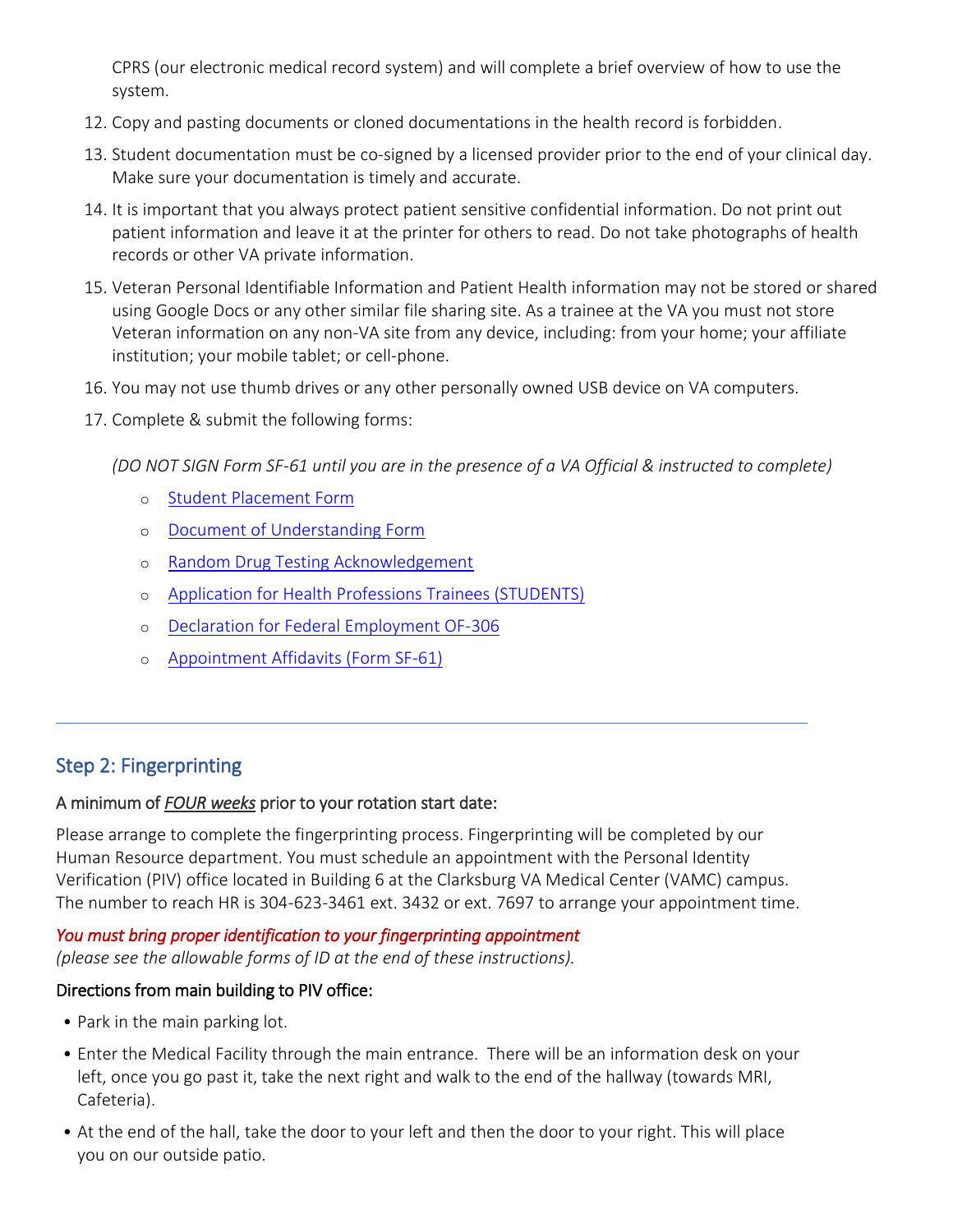- Descend the stairs on the other side of the patio area and bldg. 6 will be in front of you.
- If at any point you need assistance in finding the proper building, please ask any staff member you may encounter or stop at the information desk upon entry.

#### *Prior to leaving this appointment, you will need to schedule a second visit with one of our HR Assistants. This appointment will be to completed Step 3.*

## Step 3: HR Processing and Photo/ID badge

Please arrange to complete the Human Resources onboarding process. At this appointment, HR staff will verify that all required documents are complete. You will also have your picture taken for you ID badge. You will again need to bring in 2 forms of legal ID.

- EFFECTIVE IMMEDIATELY, SCHOOL IDENTIFICATION CARDS ARE NO LONGER ACCEPTED as one of the two required types of identification for PIV credentials issuance.
- Two identity source documents from the matrix below are required. Neither identity document may be expired or cancelled.
- One ID must be from the Primary Identity Source Document column.
- The second ID can be either a Primary Identity Source Document or a Secondary Identity Source Document.
- Applicants may not provide two documents from the Secondary Identity Source Documents.
- The two identity credentials must be different types of credentials. For example, a driver's license from New York plus a driver's license from Iowa is not an acceptable combination of identity documents.

## Step 4: Completing your clinical rotation

#### **1.**On your last day of your rotation, please complete the following:

- a. Go to the learner's perception survey: [http://www.va.gov/oaa/surveys.](http://www.va.gov/oaa/surveys) Upon completion of the survey, print your certificate. Present certificate to Staff Development on your last day of clinicals.
- b. Report to Staff Development. They will verify that you your Medical Records/documentation are complete and then remove your access from the system.
- c. Deliver your ID badge to Human Resources PIV office.

All educational requirements listed in the Allied Health Student Orientation manual should be emailed directly to:

[VHACLAALLIEDHEALTHSTUDENTS@va.gov](mailto:VHACLAALLIEDHEALTHSTUDENTS@va.gov)